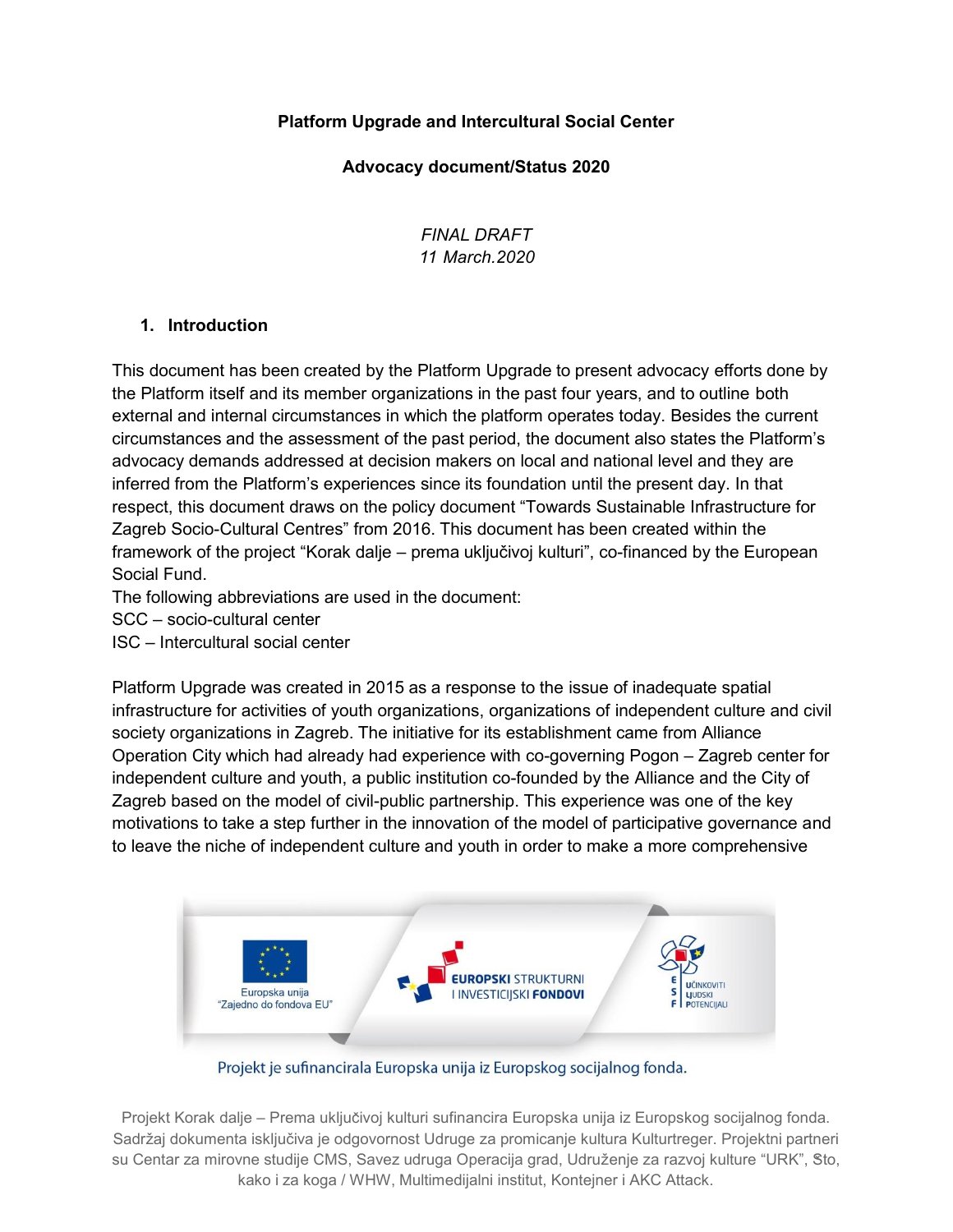approach to community needs. The Platform initially comprised Alliance Operation City, WHW, Attack, Badco.,Taste of Home, Zelena mrezǎ aktivističkih grupa and Center for Peace Studies. During 5 years of Platform's activity, other organizations, initiatives and individuals have joined the Platform because they became aware of the significance of program and advocacy networking for the establishment of the intercultural social center as an integral model that responds to the needs of a wider civil society and local community. The organizations currently included in the operations of the Platform Upgrade are: Alliance Operation City (as the coordinator), Center for Peace Studies, WHW, Attack, BadCo, Multimedijlni Institut, Kurziv, Udruga bivših učenika SP̌UD-a, Kontejner, Kulturtreger, Udruzěnje za razvoj kulture "URK", Slobodne veze, udruga za suvremene umjetnicke prakse, Zelena mreză aktivističkih grupa and Friends of the Earth Croatia.

The Platform was based on two key needs mapped at the time of its establishment: the lack of spatial resources for activities of civil society organizations and the transformed city image which demanded different approach to thinking and acting in the local community. Even though one of the mapped needs (lack of spatial resources) had been a long standing and persistent issue at the time of the establishment of the Platform, the novelty of the approach lied in connecting this need with the detected transformation of the city of Zagreb which continuously recorded the increase in the number of inhabitants due to migrations<sup>1</sup> thus becoming a city permanently or temporarily inhabited by an increasing number of people of diverse cultural backgrounds. Nominally, cultural diversity is understood as positive characteristic of urban

https://www.zagreb.hr/UserDocsImages/Demografija/Novija%20demografska%20kretanja%20u%20Grad u%20Zagrebu%20(nakon%20popisa)%202011.-2017.%20godine.pdf



Projekt je sufinancirala Europska unija iz Europskog socijalnog fonda.

 $<sup>1</sup>$  According to the data from the document New demographic movmenets in the city of Zagreb after the</sup> census 2011 until 2017 published by the City of Zagreb: "the number of inhabitants of the city of Zagreb increased by 1,6%. Since the census in 2011 until mid 2017 the number of inhabitants in the city of Zagreb increased in absolute numbers by 12 312 inhabitants. This is due to somewhat more positive demographic trends in the recent years resulting primarily from the positive balance of total migrations or a higher number of the number of those who moved to the city than the number of those who moved out of the city in internal migrations...Natural increase in the city of Zagreb is a bit higher than the Croatian average shich reflects young age structure of its inhabitants resulting from imigration...The population of the city of Zagreb, like in majority of other European metropolises, is not increased primarily sue to the natural increase but mainly due to imigration flows i.e. new imigrants..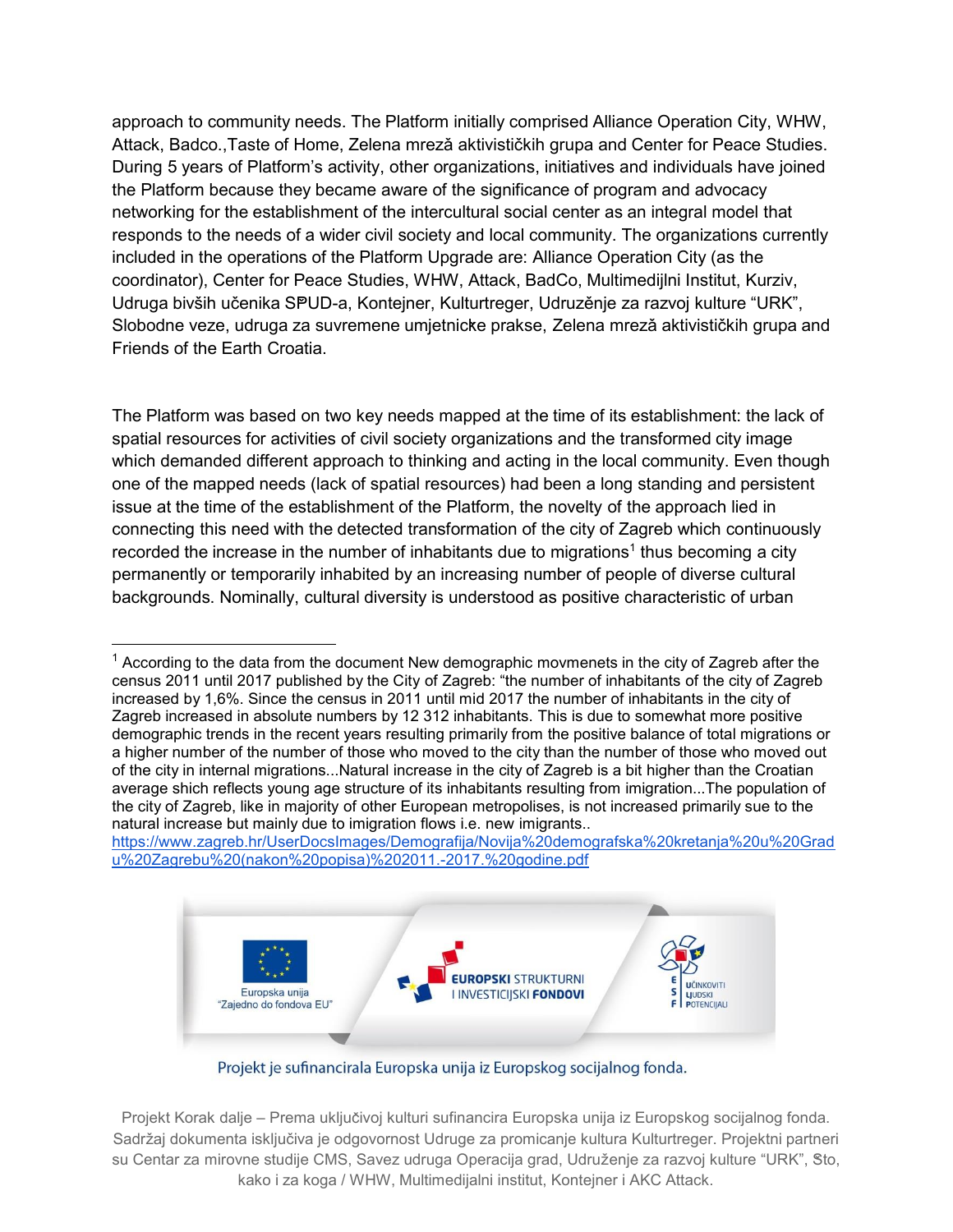communities, particularly capitals whether it refers to workers (or employers) from other countries, existing or new minorities, refugees – all these groups should represent a potential for the development of cultural pluralism of Croatian society. On the other hand, we also witness completely opposite trends – closing off, xenophobia and racism. Opening spaces such as the intercultural social center and giving them relevance would promote intercultural social practices which could contribute to the develompent of an open pluralistic society and to Zagreb as an open city by means of wide array of programs and diverse partnership activities. Thus, Platform Upgrade, initially gathereed around Alliance Operation City, connected (and still connects) organizations active in fields as diverse as independent culture, sustainable living, intercultural issues and integrations. Since its creation, the main goal of the Platform has been the establishment of the intercultural social center as a new type of hybrid institution which responds to the needs of wider city development, civil society and local community, while the focal point thrugh which the Platform achieves its goal is the campaign "Zagreb – open city?". The campaign has been running since 2016 with changing intensity.

In the last 4 years, the Platform has implemented numerous public activities (artistic, cultural, educationa and discoursive) with the aim to increase the awareness of the need for the establishment of the intercultural social center, but also with the aim to increase awareness of the significance of the topics tackled by the members of the Platform Upgrade, such as: culture and arts, environmental issues, interculturality and integrations. At the same time, the Platform's efforts on establishing the new type of socio-cultural center are closely connected to the reflection on the model of civil-public parttnership which could respond to such an array of needs. In that respect Platform Upgrade is now one of the focal points in which significant questions converge: the question of governance of public infrastructure and upgrading the existing models of civil-public partnerships, the questions of comprehensive creation of practices of cultural and social pluralism, the response to the community needs for strengthening such practices and opening the perspective of intercultural society.

### **2. Context of Platform Upgrade**

The context of the Platform's operation, particularly its external factors, has influenced not only the operation itself but also the achivement of its goals. It is important to mention that the context in which the Platform operates is specific since it is the subject to wider social and



Projekt je sufinancirala Europska unija iz Europskog socijalnog fonda.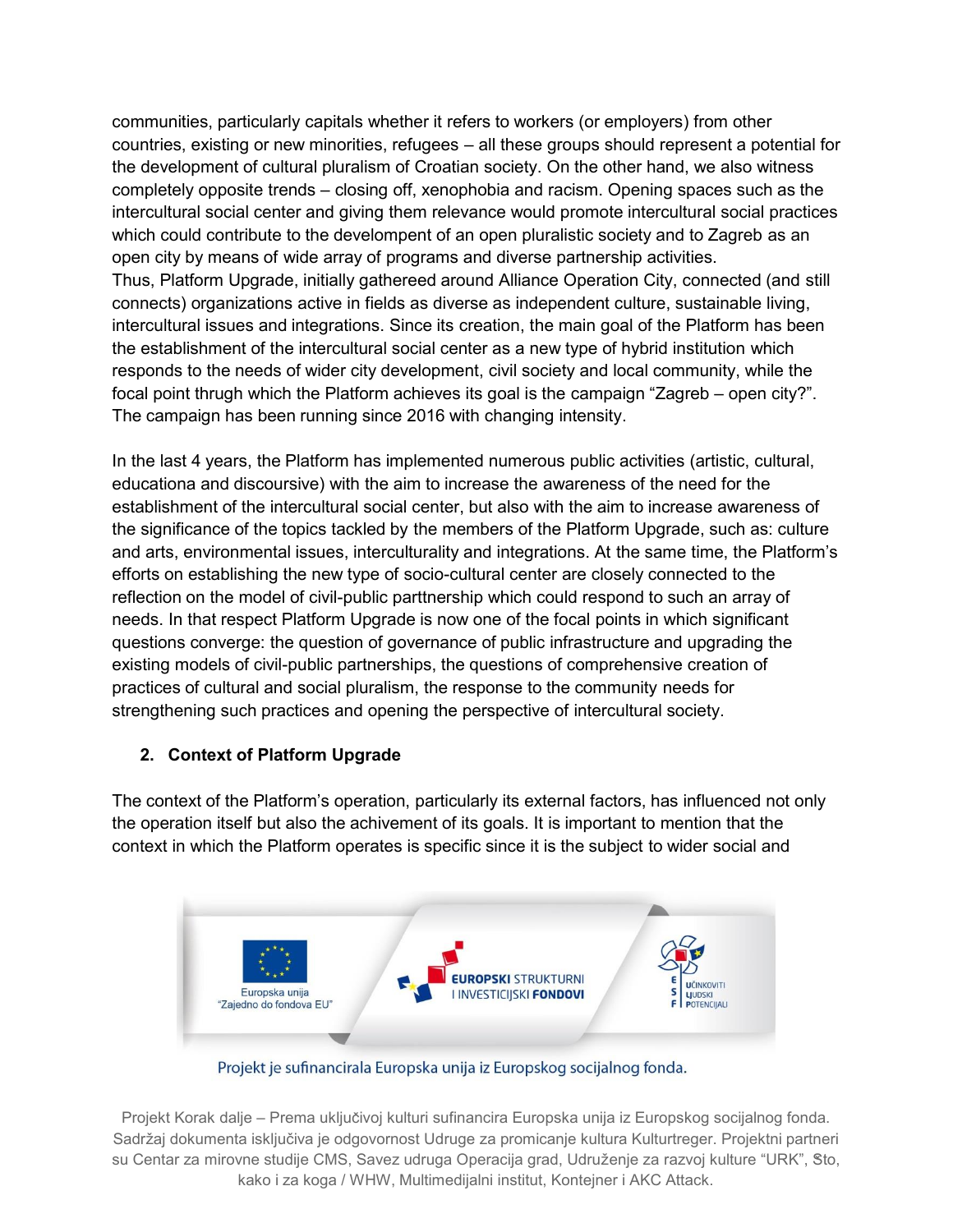cultural influences and transformations than the ones affecting organizations active in one field only. Therefore, circumstances and policies that affect the Platform include cultural policies and startegies, environmental policies, youth policies, integration policies, policies relating to govrenamnce of spaces and public goods, policies and strategies relating to social entrepreneurship, and finally strategies relating to civil society in Croatia. This complexity is most prominently reflected in the fact that besides common challenges posed to advocating for the intercultural social center each platform member also brings its specific challenges in dealing with its own topics and obstacles for achieving goals. This resulted in some platform members being forced to focus more on the challenges in their individual fields and some to close down completely.

The statement that such context and conditions in which the Platform operates and works towards its goals is challenging is an understatement. The Platform iteslf in the five years of its existance has seen periods of intesive activity and supportand periods of meagre resources and capacities for "survivale". Great influnece on such turbulences has had the instituional framework within which the Platform Upgrade operates and which includes all abovementioned strategies and public policies. Systemic changes within the institutional framework are always slow and demand series of changes and adjustments, while the subjects operating within this framework cannot make significant progress without adequate instituional solutions. The Platform Upgrade is one of those subjects whose inventions and goals step out of the possibilities offered by the system. However, we shouldn't forget that some innovatins in the system are always possible, which can be percieved as anomalies, that "push" the system to adjust and that what used to be percieved as anomaly be adopted as a part of a better functioning system. Of course, this refers to innovations that have proved to be best practices such as Pogon – Zagreb Center for Independent Culture and Youth that was the only such case in Croatia and South Eastern Europe at the moment of its establishment (co-founded by the City of Zagreb and Alliance Operation City as the model of civil-public partnership. The Platform Upgrade follows this case in reflecting on the governance model. The difference is that the governance model for the intrecultural social center demands additional thinking, testing and innovations in the system.

#### **The context of socio-culturalcenters: closer to governance, furtherfromspaces**



Projekt je sufinancirala Europska unija iz Europskog socijalnog fonda.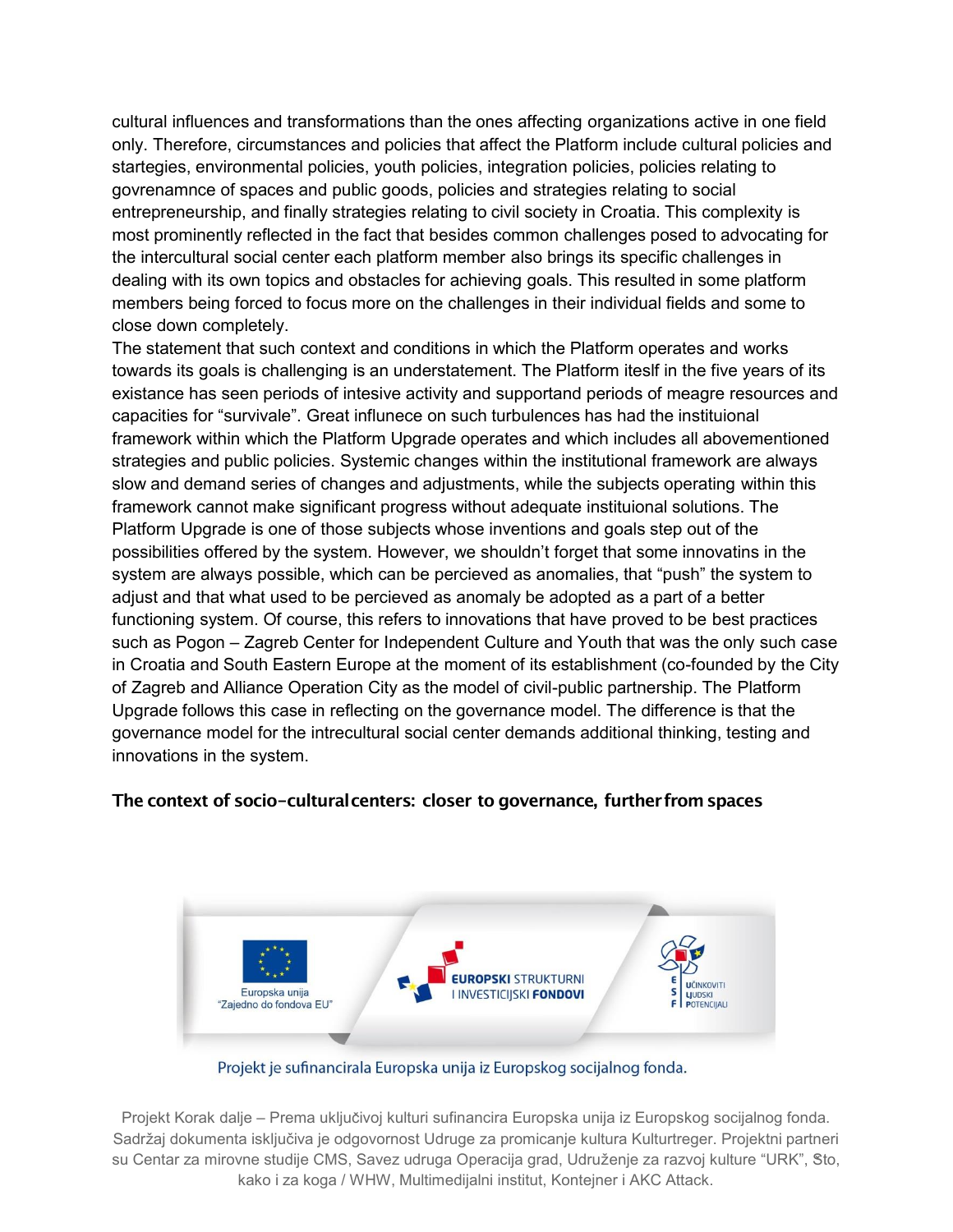One of the most prominent changes that exists today as opposed to the time when the Platform Upgrade was established is a greater attention that is being paid to civil-public partnership itself by public institutions relevant for cultural policy. Thus, Foundation Kultura nova has organized a series of public and educational activities (conferences and workshops) on the topic of participatory governance and conducted case studies of 7 socio-cultural centers in Croatia. These activities have resulted in two important publications that are now considered the basic literature for the topic of civil-public partnership in Croatia, namely: Radna biljezňica za društveno -kulturne centre, 2015 (Notebook for socio-cultural centers) and "Uradimo zajedno. Prakse i tendencije sudioničkoga upravljanja u kulturi u Republici Hrvatskoj.", 2018 (Let's do it together: Practices and tendecies of participatory governance in culture in the Republic of Croatia).

Further, the Ministry of Culture announced in 2018 a public call "Kultura u centru - potpora razvoju javno-civilnog partnerstva u kulturi" (Culture in the center – support for the development of public-civil partnership in culture), financed by European Social Fund and co-financed by the Ministry of Culture. This call is the first type of systemic support on the national level for participatory governance and it is the first institutional recognition of the values of common governance of public goods on the level that goes beyond local public policies. However, even though on one hand it was evident that there is good will to support the concept of civil-public partnership and participatory governance of public infrastructure as a proven good practice, on the other hand there is a continuous shrinking of actual spaces for activities. For example, spaces for independent culture (but also civil society, in general) have become very scarce. Independent cultural organizations which already govern spaces and organize their various activities in them (visual and performing, public and discoursive, engaging the community, etc.) very often operate in inadequate spaces with unsloved ownership issues or leases which don't guarantee any security for keeping the space they invested in or is eexpired. Further, the mentioned organizations which govern those spaces are very few while a much greater number of independent cultural and civil society organizations have commercial leases whose high expenses force them to use ad-hoc solutions such as co-working and sharing costs. The public spaces goverened by organizations are not maintained by the public owners so the organizations have to invest their meager funds for maintenance or, if there is a possibility, invest voluntary community work which uses such spaces. Therefore, even is there is a tendency to support initiatives which advocate for models of participatory governance of public



Projekt je sufinancirala Europska unija iz Europskog socijalnog fonda.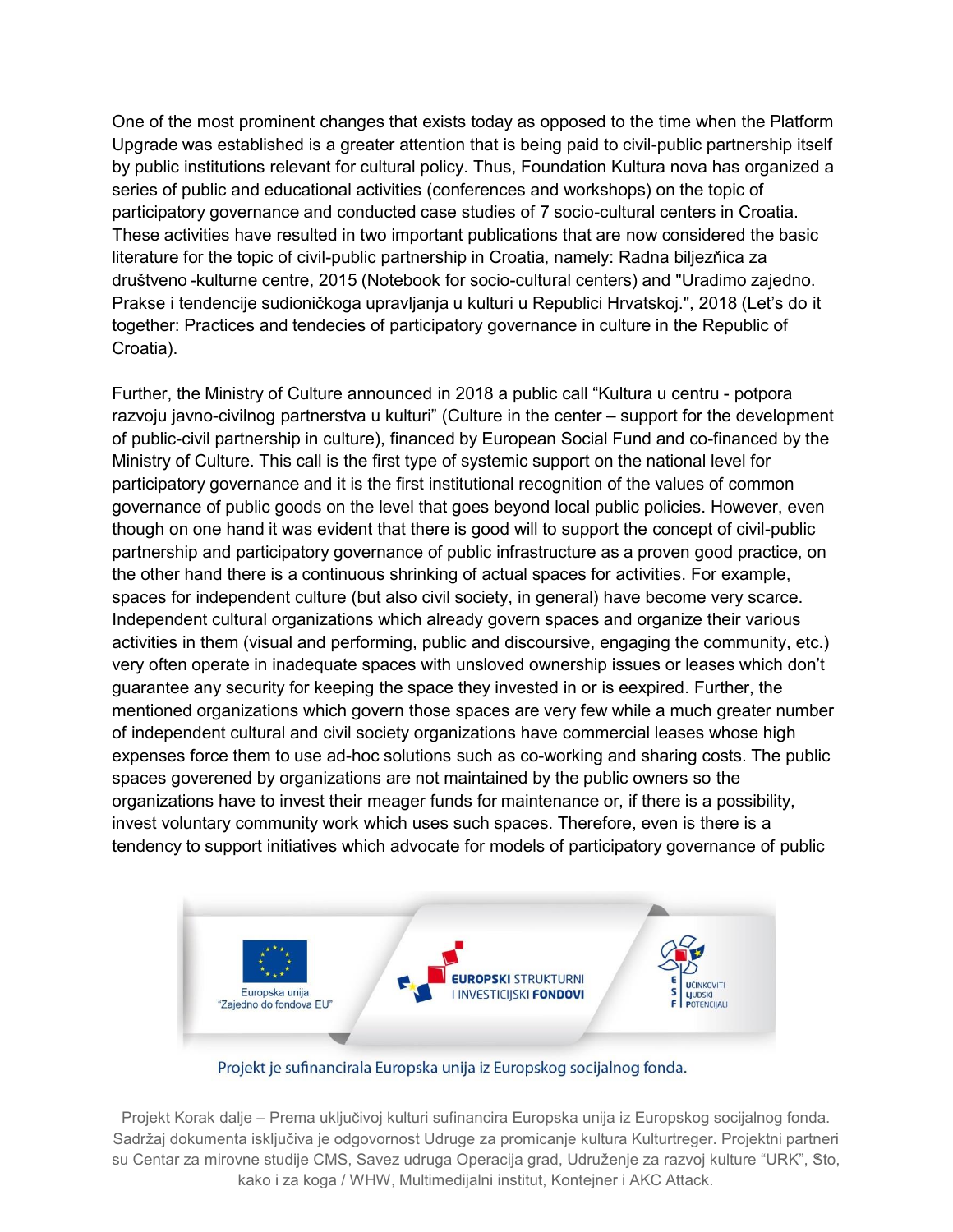infrastructure in collaboratons with local governments, such tendency is not followed by public policies related to the governance of public infrastructure on local or national level. This is a clear indicator that there is still no basic understanding that the models of civil-public partnership, which have been developed in Croatia in the last ten years, are not followed by the development of public policies relating to the governance of public infrastructure or policies relating to providing spaces to be co-goverened according to the good practices of participatory models.

Accordingly, scarcity and shrinking the space for action has led to the situation in which the spaces mapped already in 2016 as potential accommodation for the intercultural social center have been largely either commercialized or entered the processes of bringing them to the purposes not in compliance with the requirements of the intercultural social center. Therefore, the Platform currently faces the lack of concrete space to which it could direct its advocacy demands and/or in which it could test the model of the intercultural social center both on governance and program level.

This situation inevitably has repercussions on the governance model that is being developed by the Platform Upgrade, and on the context in which the Platform tries to conceive the governance model without having a concrete space, while that model should be used with some modifications in the space the Platform advocates for.

### **3. Step beyond – towards inclusive culture**

Despite the lack of a concrete space for the intercultural social center, the Platform Upgrade has continued through 2019 and 2020 to connect actors, develop models, organize advocacy activities and develop program principles. By connecting organizations, initiatives and individuals it organizes and implements activities which could be the basis for such a center. In 2019 and 2020 in collaboration with its partners it has implemented a series of activities with the aim to raise awareness of the need for the intercultural social center, to strengthen the capacities of the organizations and their mutual collaboration.

The following activities have been implemented:



Projekt je sufinancirala Europska unija iz Europskog socijalnog fonda.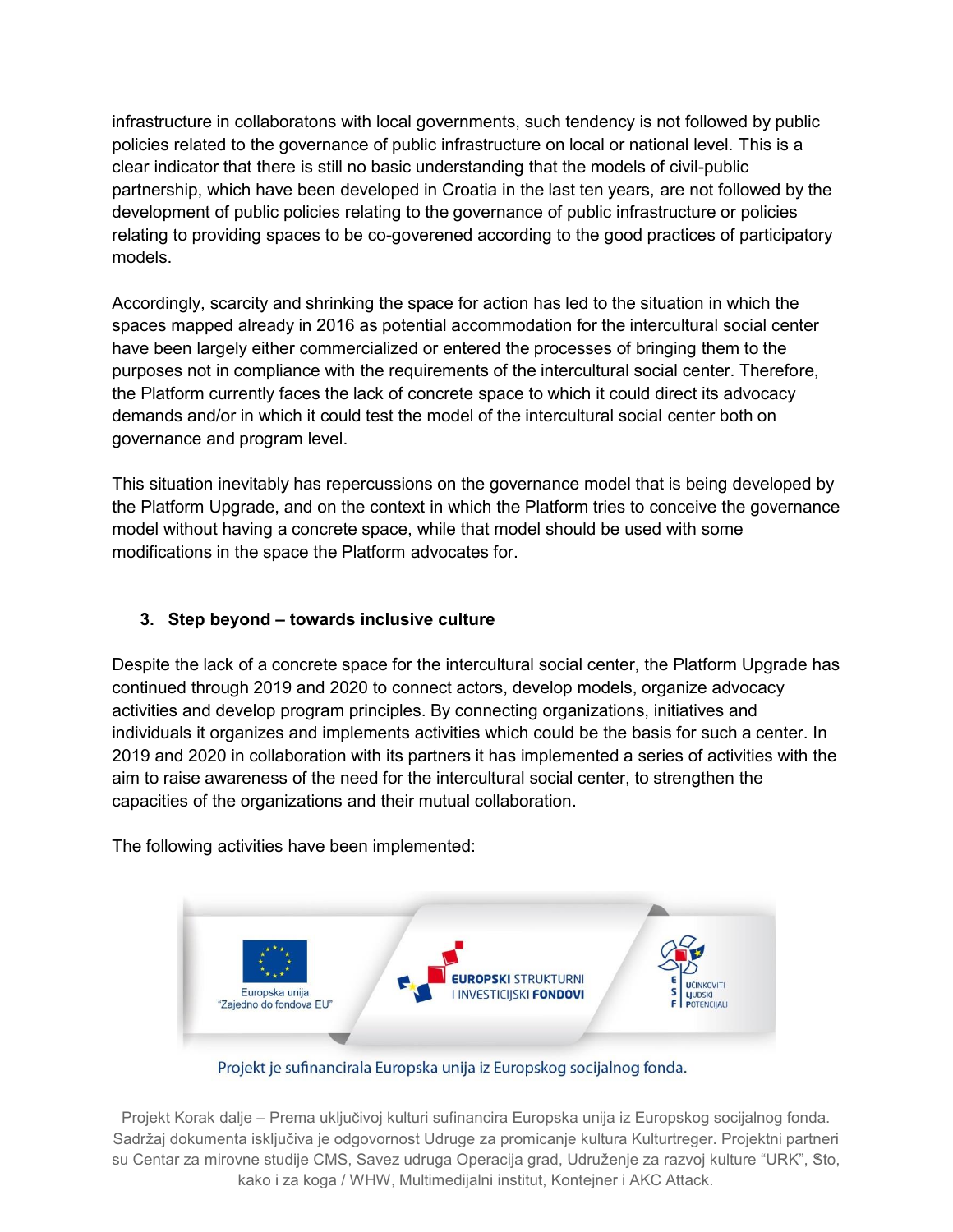1. Research of organizational needs and resources, including three focus groups in February 2019

- 2. A series of cultural activities in different city locations:
	- African night: dance and gastronomy event, AKC Attack, March 2019
	- BadCo: Iskop, 2 dance performances, Pogon Jedinstvo, April 2019
	- Intercultural concert: Kazan and Monseiur Domani, Močvara, May 2019
	- Intercultural concert: Ifriqiyya Electrique, Močvara, May 2019
	- Public galleries: collective Krenimo, Tuškanac Krešićeve livade, June 2019
	- Days of Dugave, park in Dugave, June 2019
		- Together for an open and inclusive society, panel discussion
		- Intercultural lunch
		- Living library
		- Workshops of the intercultural content production (African masks and dances, graffiti making, labels making)
	- Colorful stories: Ives Buljan Gladović, theatre performance for children, Booksa, June 2019
	- Situations: The City Performs: Alejandro Chellet, September 2019
	- Public galleries: Colors in the park Goran Pavić Sefo, Modul Osam, Anonimus, Panda, Score; September 2019
	- Literary event with Brazilian writer Vinicius Jatoba, Booksa, November 2019
	- Arabian night: dance and gastronomy event, AKC Attack, September 2019
	- Festa Balkanica: dance and gastronomy event, Zbor Xop and DJ Sero, AKC Attack, November 2019
	- Colorful stories: Ives Buljan Gladović, theatre performance for children, OS Gustav Krklec, Travno, November 2019
	- Literary event with Aminatta Forna, Booksa, November 2019
	- Situations: Prince Wale Soniyiki, November 2019
	- Public galleries: OHOHO zine, November 2019
	- LAB 6000: Moving faces interactivity of materials, workshop, Vedran Relja and Goran Mahovlić; Kontejner, December 2019



Projekt je sufinancirala Europska unija iz Europskog socijalnog fonda.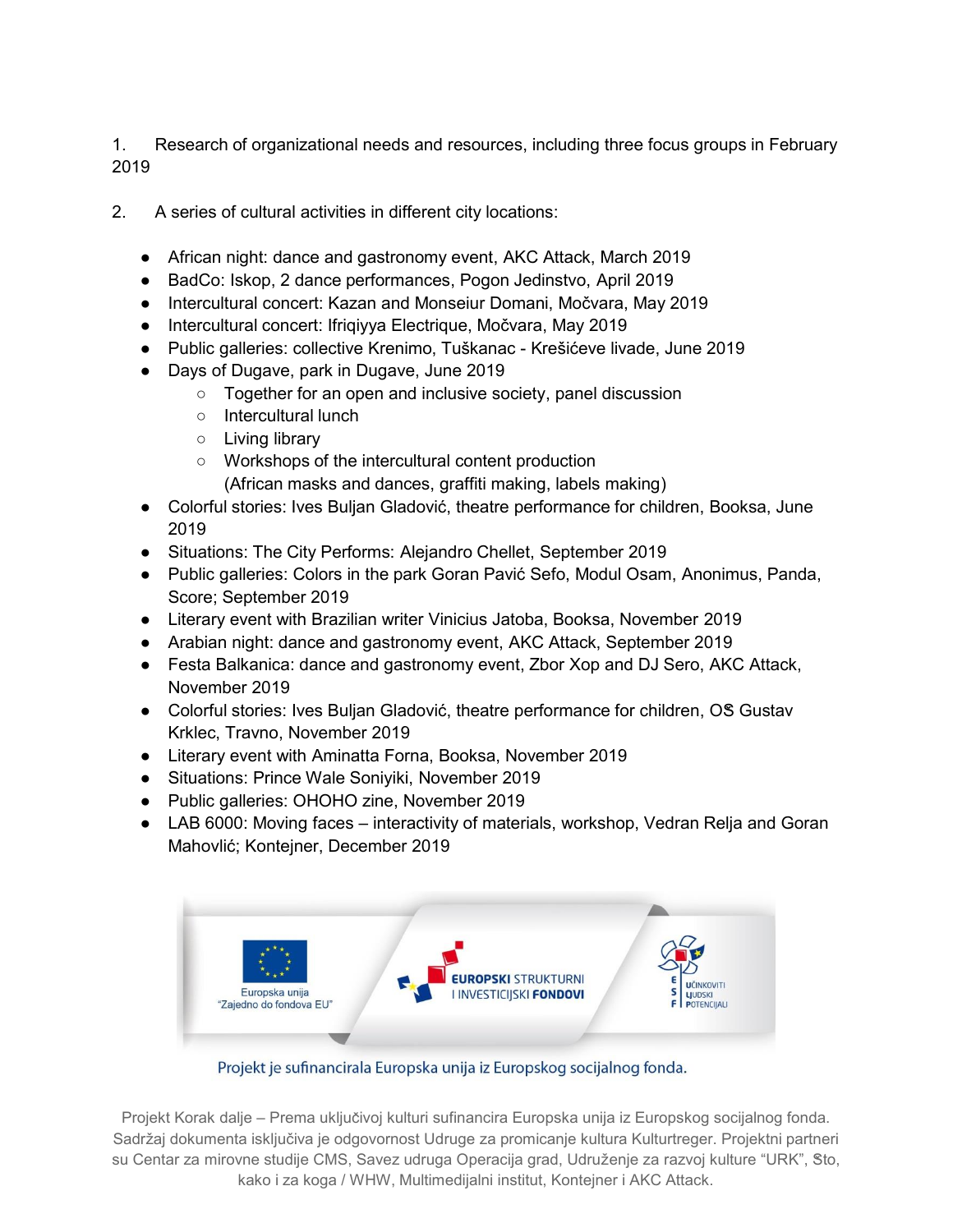3. 2 workshops for the development of the model of the intercultural social center

4. Education on intercultural dialogue: basic knowledge and critical perspectives for the development of cultural dialogue; June/November 2019

# **4. Organizational needs and the intercultural social center**

Independent cultural organizations already in 2016 identified the need for extending the existing platform to organizations working on social development in a broad sense. This process was continued in 2019. In the process of extension there was a research of organizational needs and their possible contributions to the future intercultural social center. During 2019 we organized three focus groups which helped us to become familiar with the activities and plans of the included organizations. The focus groups also examined their resources and needs to which the functional intercultural social center could respond. The focus groups were conducted in February 2019. [8]

The focus groups and common discussions revealed that the included organizations have interests, experiences and certain resources and activities to share in the Intercultural social center.

The messages sent by the organizations in this process are:

- There is a potential for collaboration, knowledge exchange, extending the number of actors and communication circle
- The participants find it important to work with the social and political context
- It is important to develop concepts which offer a possibility of direct contact and communication, which directly engage people
- It is important to rely on long term work and the work of the Platform Upgrade

The participating organizations define their resources:



Projekt je sufinancirala Europska unija iz Europskog socijalnog fonda.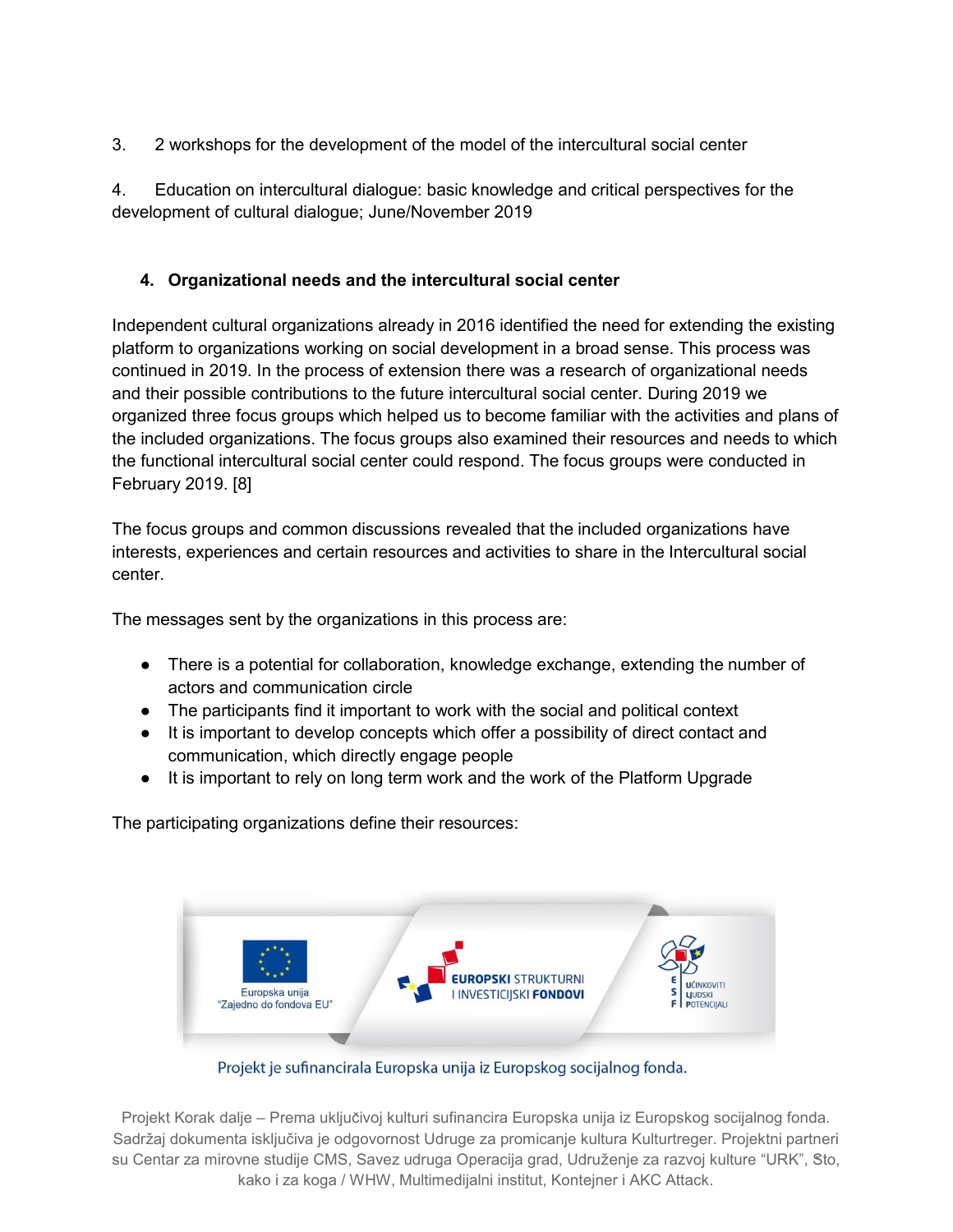- Implementing activities and programs for the intercultural social center
- Having organizational spaces for the preparation and implementation of individual activities
- Having equipment for the organization of activities
- Having knowledge and experiences in their field of work
- Having experience of previous collaborations among organizations from various fields

However, for the intercultural social center the key needs as defined by the participants are:

1. Space or spaces for activities

2. Defining the principles on which the intercultural social center will work (this process has begun and the current status is described in the earlier chapters),

3. The manner in which activities are coordinated – sharing information on activities and networking (the role of the Platform Upgrade)

4. Development of new common activities

### **5. The framework for the program development of the intercultural social center**

### **a. Principles on which the intercultural social center works resulting from the process so far [I1]**

It has already been stressed that the work of the intercultural social center contributes to the development of a culturally plural society, promotes intercultural and social dialogue based on equality and inclusivity. The principles of governance of the intercultural social center are based on the values of participatory governance and the concept of civil-public partnership as mentioned in previous chapters.

The research of organizational needs pointed to the need for recognizing and defining common principles on which activities are based. The principles of programming were discussed in workshops on intercultural dialogue and in meetings on planning the model of the intercultural social center during 2019 and 2020.



Projekt je sufinancirala Europska unija iz Europskog socijalnog fonda.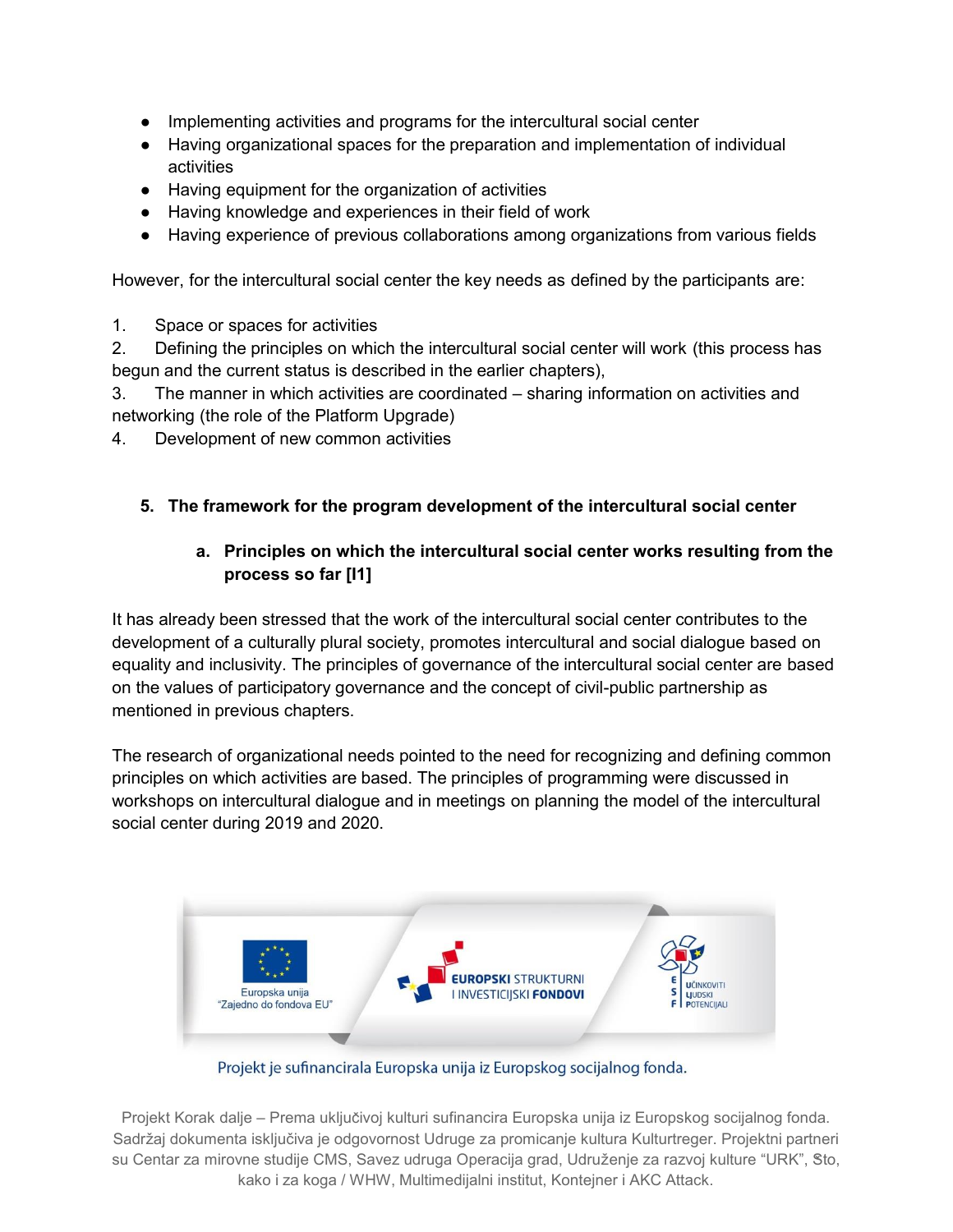On the level of principles: program activities of the intercultural social center are goverened horizontally and equally while respecting the values of the included organizations. Activities should be inclusive, open, joint (between the intercultural social center and the organizers, between organizers and users), with clearly communicated content [I3] and accessible to those who want to take part in them.

Program principles and the work of the intercultural center should reflect the wanted social and cultural pluralism, promote solidarity and equality. Governance-programming structure of the intercultural social center should allow for proposing and participating in programing, development of new activities and governance.

The operational framework and procedures should be clear and the information on them accessible to individuals, initiatives and organizations so they can have a clear image of the whole intercultural social center and the ways in which they can contribute to its operation. The coordination of programs and activities, inclusion of individuals and groups, sharing infromation, collaboration and complementarity of programs of the intercultural social center result from these principles.

### **b. Program profile of ISC**

The intercultural social center through its activities contributes to social dialogue and integration understood as a two-way process in which people live together while respecting dignity of each individual, common good, plurality and diversity, non-violence and solidarity, as well as the capacity to participate in social, cultural, economic and political life. Integration strategies have to cover all social areas and include social, political and cultural aspects*.* [1] ISC accepts intercultural dialogue – as an open and dignified exchange of opinions and actions between individuals, groups of diverse ethnic, cultural, religious and linguistic backgrounds and heritage with common understanding and respect and understands this is present on all levels – within one society, among different societies, between Europe and the rest of the world [2]

As the goals of intercultural dialogue ISC accepts:



Projekt je sufinancirala Europska unija iz Europskog socijalnog fonda.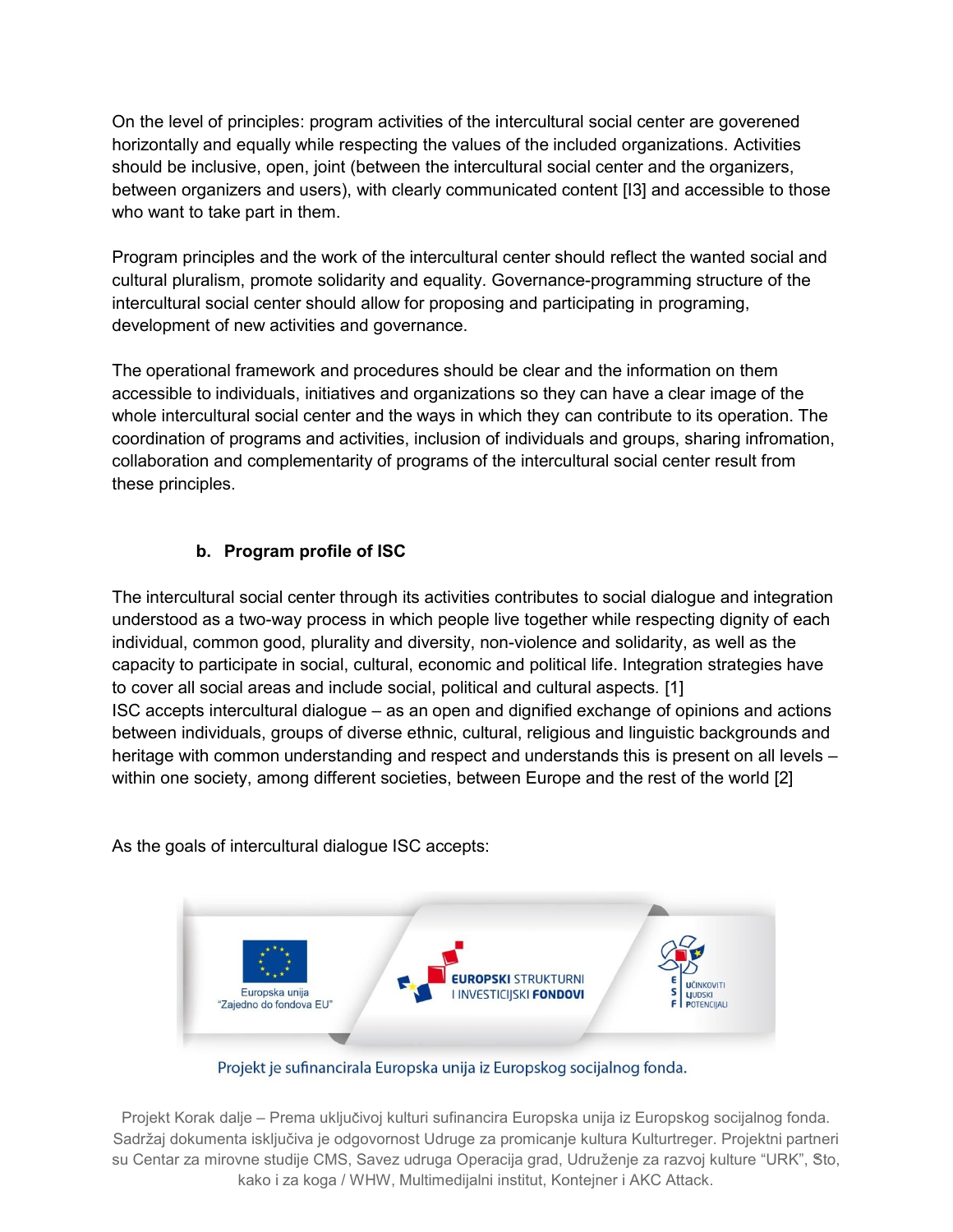• creating inclusive society in which individuals and groups are not marginalized or excommunicated

• promoting the principles of democratic culture, will for dialogue, will to let others express their opinions, capacity to solve conflicts in peaceful manner and to recognize the grounded arguments of others

• promoting the respect of human rights and democracy

• strengthening democratic stability and fight against prejudices and stereotypes in public life and political discourse

# Intercultural social center is a socio-cultural center which:

1. On the social level opens up intercultural dialogue among individuals and groups both within cultures and the society in Croatia and between members of different cultures and societies

2. In its own operations ISC is an example of intercultural dialogue

3. ISC is a resource for the development of cultural and social programs which promote cultural pluralism, intercultural exchange, solidarity and transformation of inequalities in the society

4. ISC offers to the wider public cultural and socially engaged programs which promote social and cultural pluralism, intercultural exchange, social solidarity and transformation of inequalities in the society

The innovative programming of ISC lies in the fact that its operation surpasses so far highlighted normative and political dimension of intercultural dialogue and showcases "more efficient implementations of intercultural dialogue in practice", the need which was clearly identified in public policies. [3]

# **c. Social orientation of intercultural dialogue**

*Programs of intercultural education can be:* **contributional***–oriented toward content, such as informing and learning on other cultures,* **additional***– such as additional language learning or learning about culture or socially directed (action oriented and transformational). The goal of*



Projekt je sufinancirala Europska unija iz Europskog socijalnog fonda.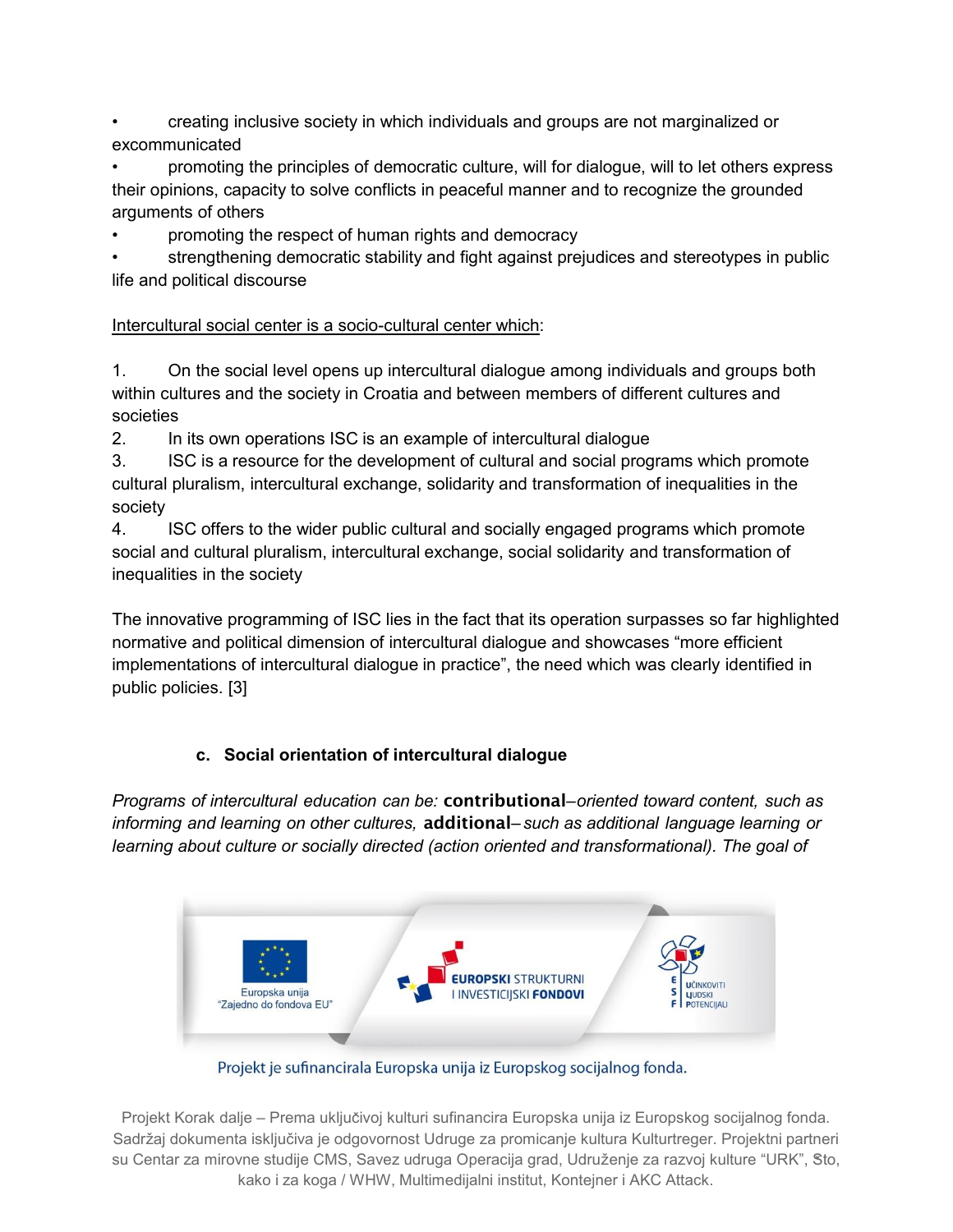*socially oriented programs of intercultural education is to* **promoteinterculturalunderstanding and social justice as well as to prevent racism, prejudices and discrimination, by adopting the principles of human rights, equality and pluralism. Socially oriented programs pay attention to understanding social problems and the role of social actions in solving themwhile they develop participants' skills of critical thinking, participation in decision-making, team workand social engagement***.* [4]

### *ISC's programs are characterized by* **beingsociallyoriented,***ISC's activities represent a direct intercultural practice*.

As opposed to contributional or additional activities which include content on other cultures only on the level of familiarization with the content or additional information but not on the level of transformation of the monocultural structure, [5] by the typology of its approach, programs and activities of ISC are oriented toward developing transformational and action programs and processes. As such, ISC on the level of values circumvents the conservative approach of "teaching the other", surpasses the liberal approach which teaches only "about" intercultural sensitivity and tolerance or multicultural competences. These approaches are not enough for creating equality and egalitarianism. Therefore, ISC should nurture critical approach which includes socio-political context [6]. Such choice of the approach surpasses cultural initiative in its narrow sense and becomes the terrain for work on social equality – expands cultural determinations to socio-political contextualization of cultural practices and behavioural patterns as well as identifies influences of power and oppression of social groups.[7]

ISC activities do not stop at the celebration of cultural diversity, development of intercultural sensitivity, tolerance and minority education, but open the space for:

- Understanding and achieving social justice,
- Structural understanding of inequality and oppression of individuals and groups,
- Promoting solidarity and intersectionality, personal and collective capacitating and social transformation –
- Encouraging all included to question personal biases and privileges
- Opening the road to solidarity and transformation.



Projekt je sufinancirala Europska unija iz Europskog socijalnog fonda.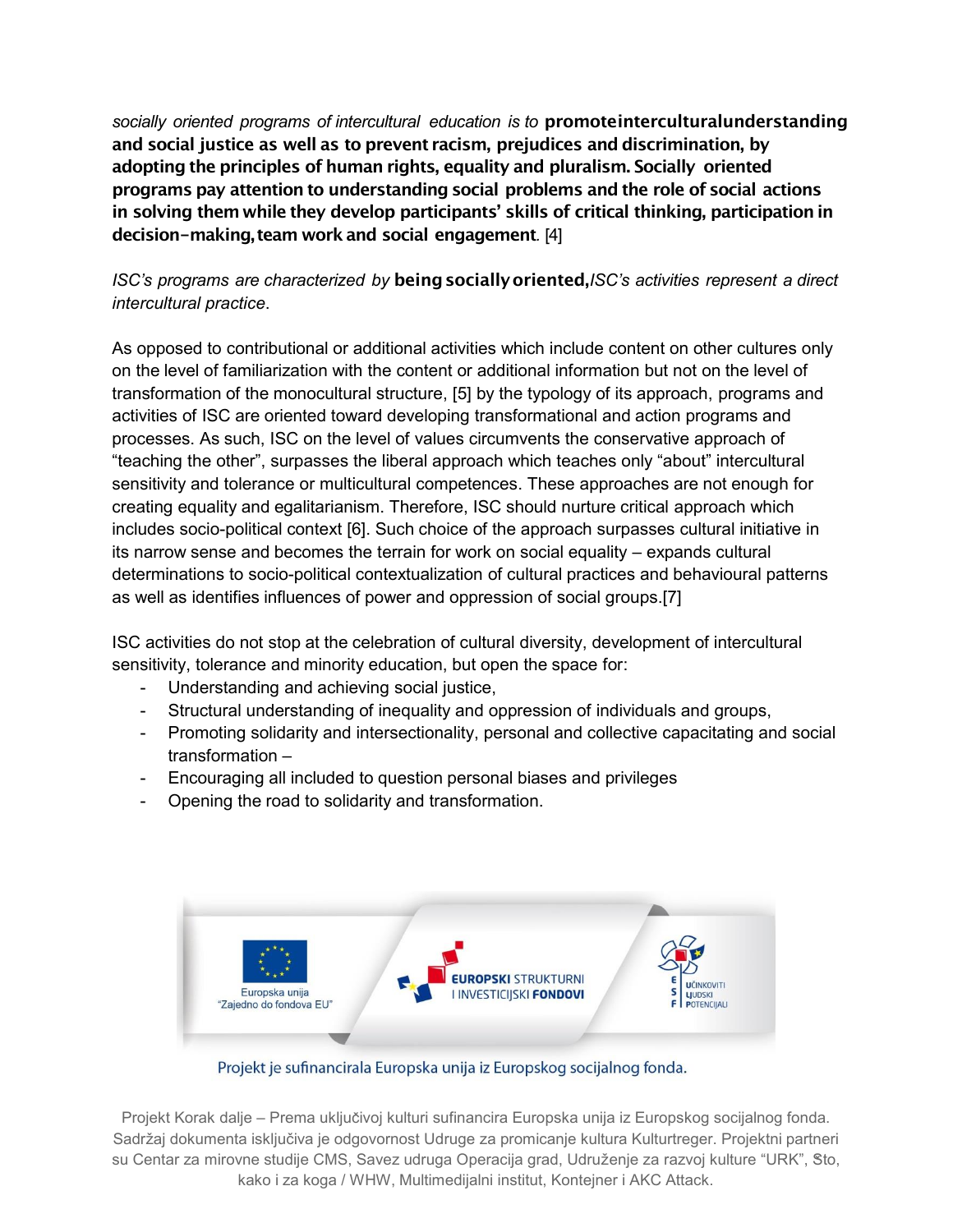When developing its programs ISC uses solidarity, respect, transformation and collaborative operationalization. When planning and developing new programs ISC uses action research which monitors and evaluates implemented activities, and based on it ISC plans modifications and new cycles of activities.

## **6. FURTHER WORK OF THE PLATFORM UPGRADE**

The Platform Upgrade will continue to advocate for the establishment of the intercultural social center in the coming period, develop participative governance models for such center and connect with actors from different fields of action.

Further work of the Platform Upgrade will include:

- A. Campaign "Zagreb open city?"
- B. Development of common organizational resources such as space and equipment
- C. Exchange of knowledge and experiences in order to increase capacities of the included organizations
- D. Connecting to academic community in the field of interculturality and measuring impact of the intercultural social center.

# **7. ADVOCACY DEMANDS**

In this document the Platform Upgrade states its advocacy demands directed at decisionmakers on local and national level as well as to relevant institutions which contribute to the sustainability and development of civil society in Croatia. Advocacy demands of the Platform Upgrade include three levels: 1) institutional framework, 2) governing of public infrastructure and 3) programming. Advocacy demands are as follows:

- 1. Align public policies relating to governing public infrastructure with public policies relating to the support and development of participative governance models
- 2. Encourage partnerships with relevant public bodies on local and national level (Ministry of Culture, Ministry of Interior Affairs, Ministry of Social Policy and Youth, Government



Projekt je sufinancirala Europska unija iz Europskog socijalnog fonda.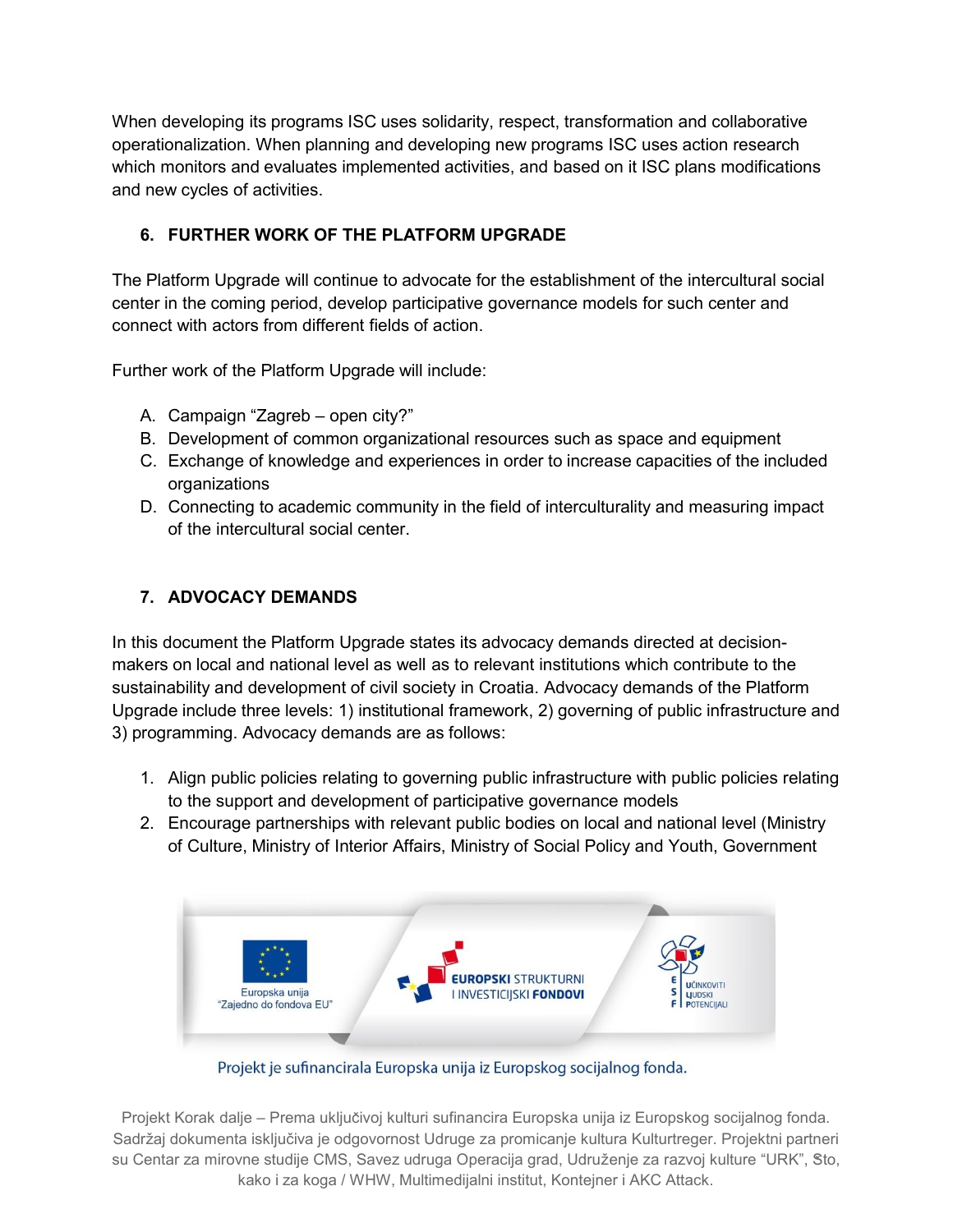Office for Cooperation with NGOs, National Foundation for Civil Society Development, Foundation Kultura nova, City of Zagreb) to promote and develop intercultural dialogue by passing relevant public policies and measures

- 4. Establish and equip one of the existing larger public spaces in the City of Zagreb as the intercultural social center in such a way as to be appropriate for specific spatial requirements for common activities of civil society organizations active in the field of intercultural dialogue
- 5. Encourage ministries in charge of specific areas in which civil society organizations are active to promote intercultural dialogue through programs of support to civil society
- 6. Encourage the National Foundation for Civil Society Development to support development of such activities ether through the existing or new programs in order to capacitate organizations for intercultural dialogue
- 7. Encourage Foundation Kultura nova to provide support activities which promote intercultural dialogue in the field of independent culture
- 8. Develop common resources such as space and equipment and share knowledge in order to increase capacities of civil society organizations
- 9. Include programs directed at the development of intercultural dialogue in future Operational programs of the European Social Fund
- 10. Introduce interculturality as one of priorities in the context of program lines for financing cultural activities, work market programs or educational activities (within the jurisdiction of ministries relevant for these fields).



Projekt je sufinancirala Europska unija iz Europskog socijalnog fonda.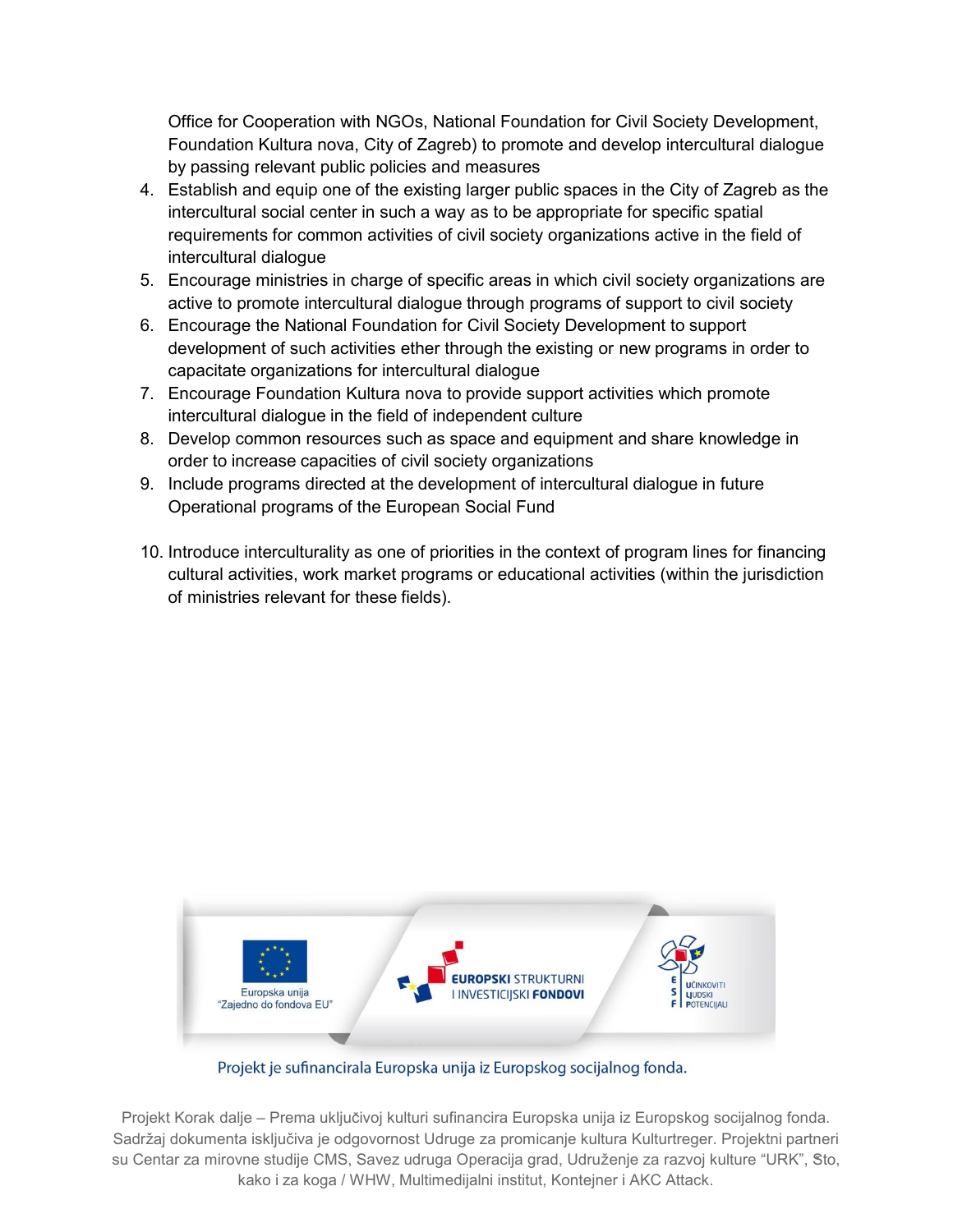Literature:

Bijela knjiga o međukulturnom dijalogu: »Živimo zajedno jednaki u dostojanstvu«, Agencija za odgoj i obrazovanje (2011) https://www.azoo.hr/photos/izdanja/medjujulturni-dijalog-web-1536911268.pdf

Banks, J. A. (2002) An Introduction to Multicultural Education. Boston: Allyn and Bacon

Gorski, P. (2009), Intercultural education as social justice. Intercultural Education, 20 (2), 87-90.

Lane, S.D., Reese, V.O. (2012) "Ah hah!" Moments: Personal Notes on Culture, Identity, and Pedagogy from a Feminist and a Womanist. Journal of Women's Intercultural Leadership, 2, 1- 16.)

[1] Bijela knjiga o međukulturnom dijalogu (2011.): »Živimo zajedno jednaki u dostojanstvu«, Agencija za odgoj i obrazovanje

[2] ibid

[3] Poglia, Mauri-Brusa, Fumasoli, 2007.

[4] **contributional approach** – implies inclusion of content on other cultures on the level of information;

**Additional approach** – implies adding to the existing curricula content, topics or concepts from other cultures but without changing the monocultural structure of the curricula;



Projekt je sufinancirala Europska unija iz Europskog socijalnog fonda.